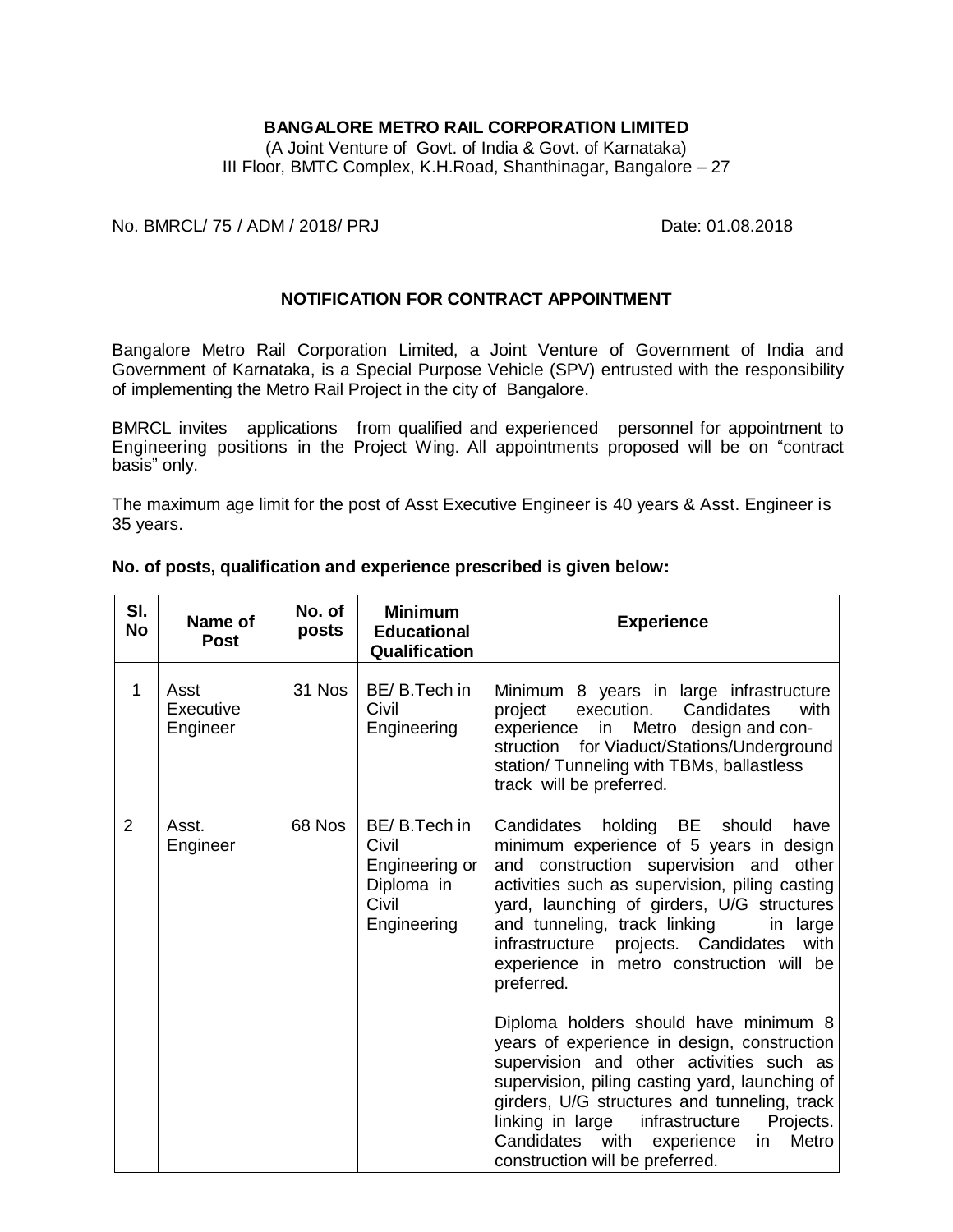## **I. PAY**

| SI.<br>No. | <b>Post</b>                     | <b>Consolidated</b><br>remuneration<br>excluding<br>allowances |
|------------|---------------------------------|----------------------------------------------------------------|
|            | <b>Asst. Executive Engineer</b> | Rs.55860/-                                                     |
|            | Asst. Engineer                  | Rs.48280/-                                                     |

Besides the above, employees will be extended medical and personal accident insurance cover & contribution to superannuation fund, CUG mobile facility and conveyance allowance as per rules of the Company.

## **II. PERIOD OF CONTRACT APPOINTMENT**

- 1. The tenure of contract appointment will be 3 years.
- 2. The contract of appointment may be terminated by either side by giving **3 months notice** or by paying the contractual remuneration of three months in lieu of notice period, if the circumstances so warrant.

## **III. CONDITIONS**

- 1. The Candidates working in BMRCL who desires to apply for the post of AEE should have a minimum of 2 years experience in the post of AE in BMRCL in addition to all conditions mentioned in the Notification.
- 2. The Candidates working in BMRCL who desires to apply for the post of AE should have a minimum of 2 years experience in the post of SE in BMRCL in addition to all conditions mentioned in the Notification.
- 3. Candidates who have been shortlisted will only be called for interview.
- 4. The experience is post qualification and the minimum required. Mere possession of minimum experience does not confer any right to be called for interview / selection.
- 5. Any canvassing by or on behalf of the candidates or to bring political or other outside influence with regard to selection/appointment shall be a disqualification.
- 6. Selection will be through Interview by a Committee constituted by the Competent Authority.

## **IV. SELECTION**

1. Candidates should fill in the application **on-line,** take a print out of the same and submit along with copies of all certificates in support of qualification and experience prescribed for the post. Candidates who fail to send hard copy of the on-line application along with relevant documents will not be considered even though they have submitted application on-line.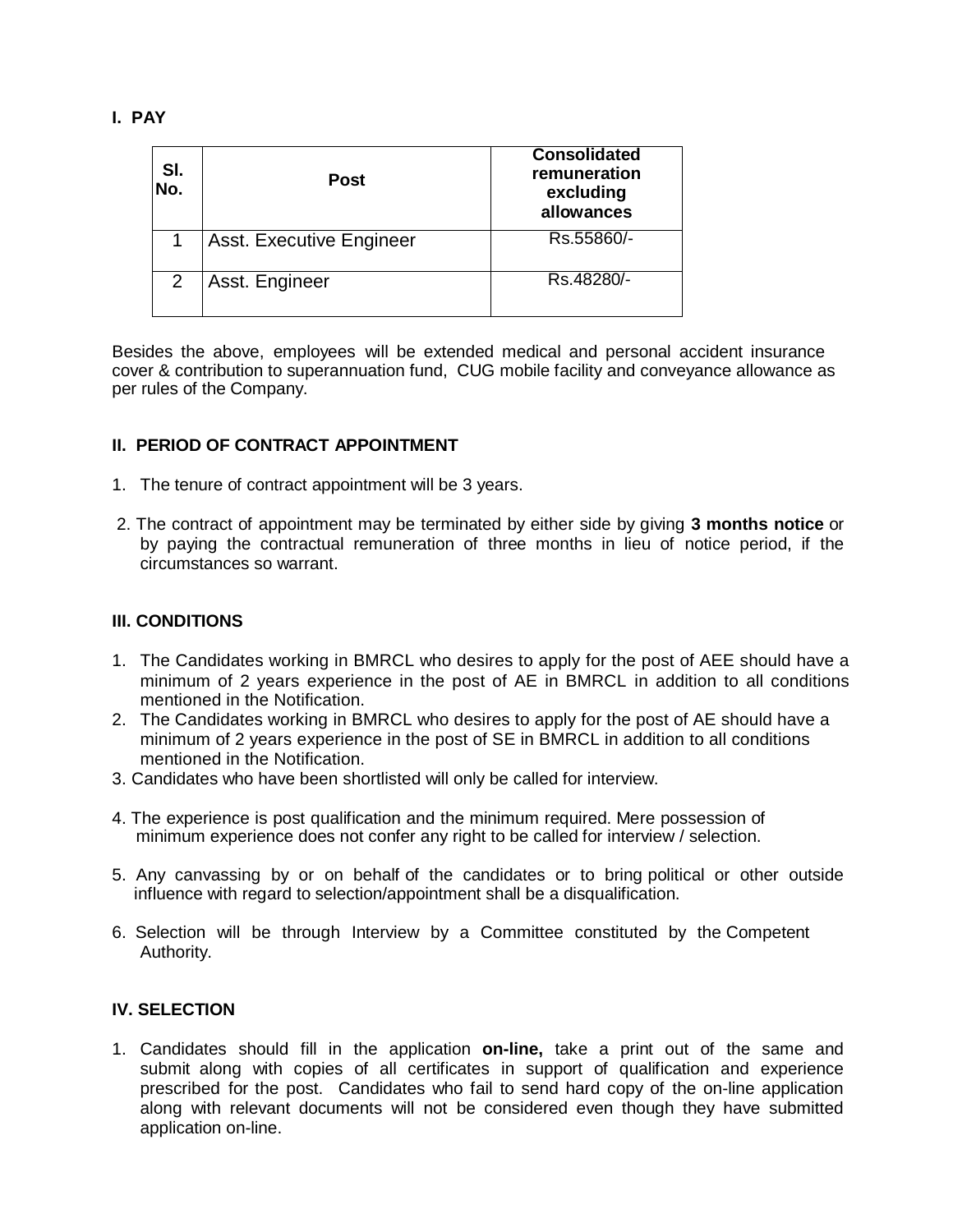- 2. The application of any candidate found guilty of impersonation or submitting fabricated documents or making statements, which are false or incorrect or indulging in suppression of facts, attempting to use unfair means for the purpose of recruitment, will be liable for rejection.
- 3. The candidates shall have to appear for interview as and when called, at their own cost.

#### **V. MISCELLANEOUS**

- **1. Documents in support of qualification and relevant experience shall be sent along with the application. Non-submission of documents along with the application, will lead to rejection of application at any stage during the process of recruitment.**
- 2. The number of vacancies indicated in this Notification is provisional and may increase or decrease depending upon the actual need. BMRCL also reserves the right to cancel the notified vacancies at its discretion and such decision will be final and binding on all.
- 3. BMRCL reserves the right to assess fitness or otherwise of the candidates selected.
- 4. BMRCL shall not be liable for any damage / injury / loss to the individual, if any, sustained during the entire recruitment process and journey.

## **VI. LAST DATE FOR RECEIPT OF APPLICATIONS**

Eligible candidates may fill in the application on-line, take a print out of the same and forward along with relevant documents in support of qualification and experience. Such applications may be addressed to the **General Manager (HR), Bangalore Metro Rail Corporation Limited, III Floor, BMTC Complex, K.H.Road, Shanthinagar, Bangalore 560027 superscribing the envelope as** "**APPLICATION FOR THE POST OF …………………………**

**………………………".** Last date for receipt of hard copy of the application is 4.00 PM of **31 August 2018.**

**GENERAL MANAGER (HR)**